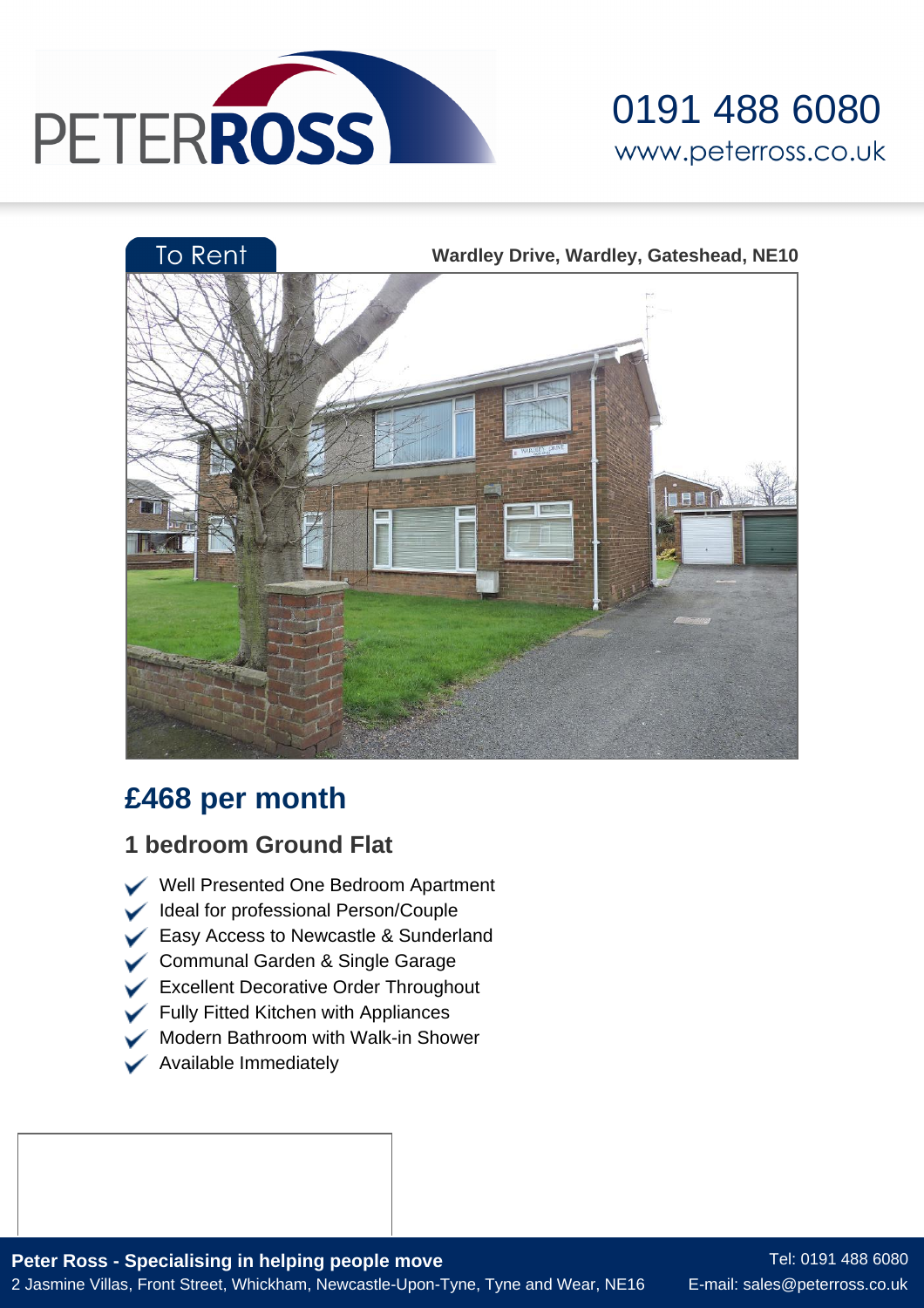







**Peter Ross - Specialising in helping people move** 2 Jasmine Villas, Front Street, Whickham, Newcastle-Upon-Tyne, Tyne and Wear, NE16

Tel: 0191 488 6080 E-mail: sales@peterross.co.uk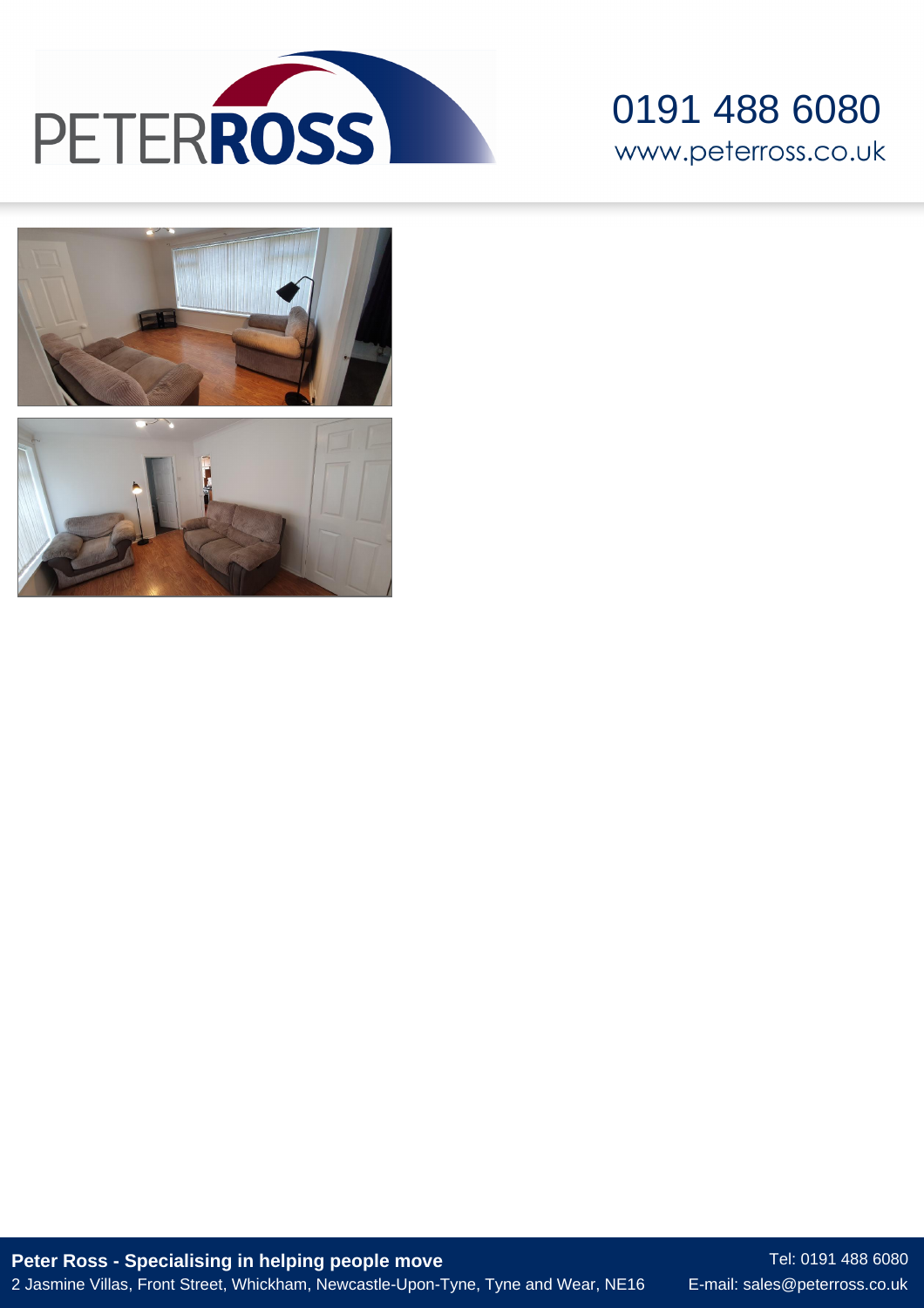

# 0191 488 6080 www.peterross.co.uk

### **Description**

PETER ROSS are delighted to bring to the Rental market this well presented ground floor ONE bedroom apartment on Wardley Drive, Wardley. Ideally suited to the professional person or couple, Located close to major road links providing ease of access to Newcastle, South Shields and Sunderland destinations. In excellent decorative order throughout the property offers a pleasant lounge, fully fitted kitchen with integrated appliances, shower room/w.c. and a double bedroom with fitted wardrobes. Externally the property also benefits from a communal garden area and single garage situated within in a nearby detached block. Also providing gas central heating via a combi boiler and double glazing, early viewing is advised to avoid disappointment. Please call our Whickham branch on 0191 488 6080 for further information or to arrange your appointment to view.

#### **Ground Floor**

**Entrance Hall** - Upvc door leading to the entrance hallway with laminate flooring and radiator. Built in cupboard.

**Lounge** - **13' 5'' x 10' 1'' (4.1m x 3.09m)** The large picture window provides natural light to this room this pleasant reception room with outlook to the front elevation. Laminate flooring. Double central heating radiator.

**Kitchen** - **10' 7'' x 5' 0'' (3.24m x 1.53m)** Fully fitted with a range of wall base and drawer units with work surface over to incorporate a stainless steel sink unit with mixer tap. Integrated appliances include an electric oven with four ring gas hob situated over together with fridge and separate freezer. Wall mounted concealed combi boiler. Tiled flooring.

**Shower Room/w.c.** - Fitted with a white suite comprising low level w.c. pedestal wash basin and walk-in shower. Tiled to the full height of all walls and flooring. Wall mounted 'ladder' style central heating radiator.

**Double Bedroom** - **8' 3'' x 7' 10'' (2.54m x 2.4m)** This double room affords ample storage and hanging space with a full width, floor to ceiling range of mirrored sliding door wardrobes. Radiator.

#### **Exterior**

**Externally** - The property benefits from a communal lawned garden area and also provides a single size garage situated within a nearby block.



Kitchen



Bedroom



Double Bedroom



Shower Room / W.C